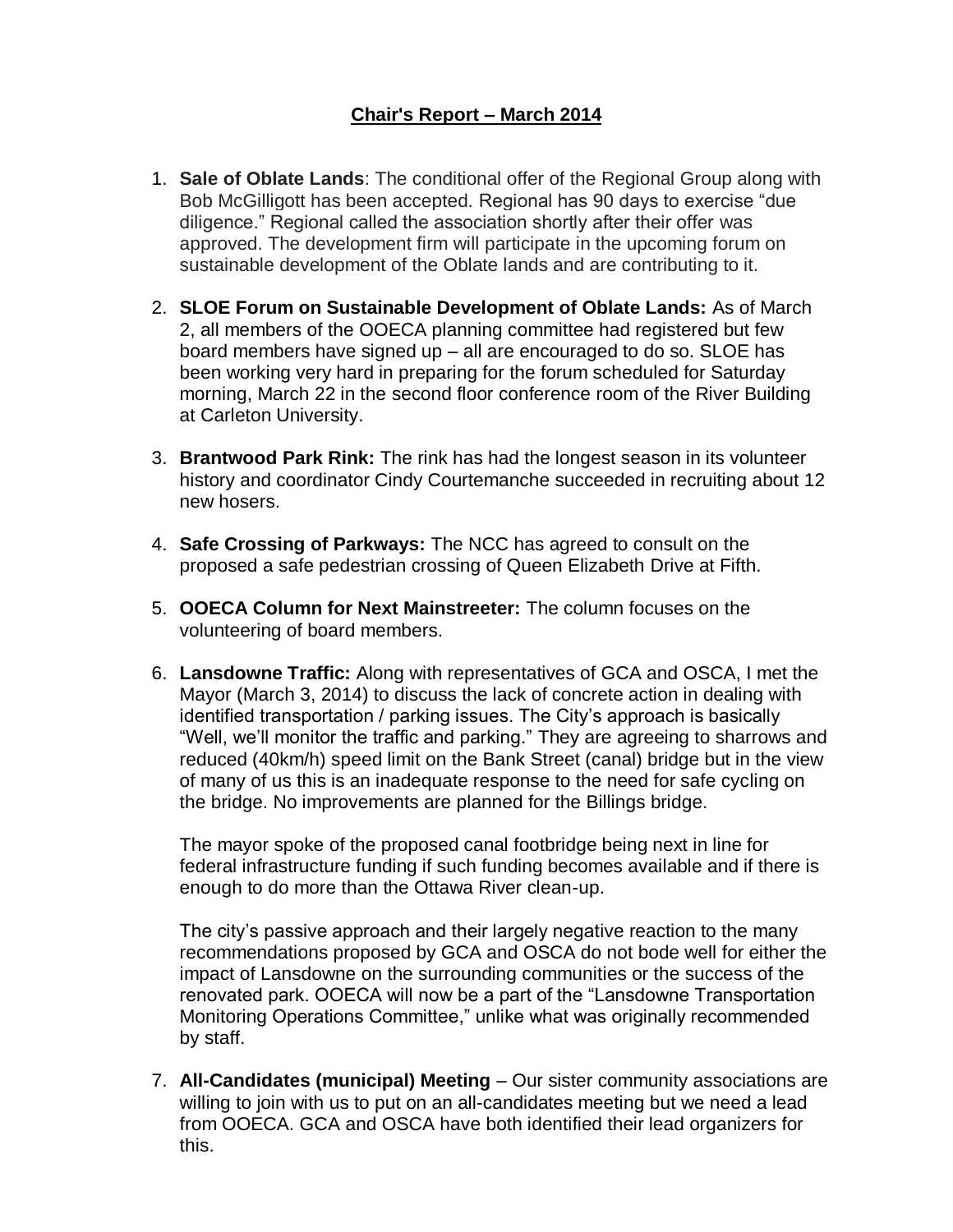- 8. **Lees Participation**: I've asked Bill Baldwin about the possibility / desirability of having an upcoming meeting of the board in the Lees tower neighbourhood (as a start on trying to get more engagement from residents there).
- 9. **Hospital Link – AVTC:** A two-lane version of the mid-section of the AVTC will be built this year and next – as had been approved and budgeted for some time ago and a public open house will be held soon. Last week Councillor Hume held a meeting with Alta Vista ward community association presidents to discuss the project. Heather and John Jarrett, Don Fugler and I showed up for the meeting but were not allowed to attend. If you look at the plans you may share my perspective that they are horribly and expensively overdesigned (\$60M). Yet they don't have money for the canal footbridge until 2020-2025, if then!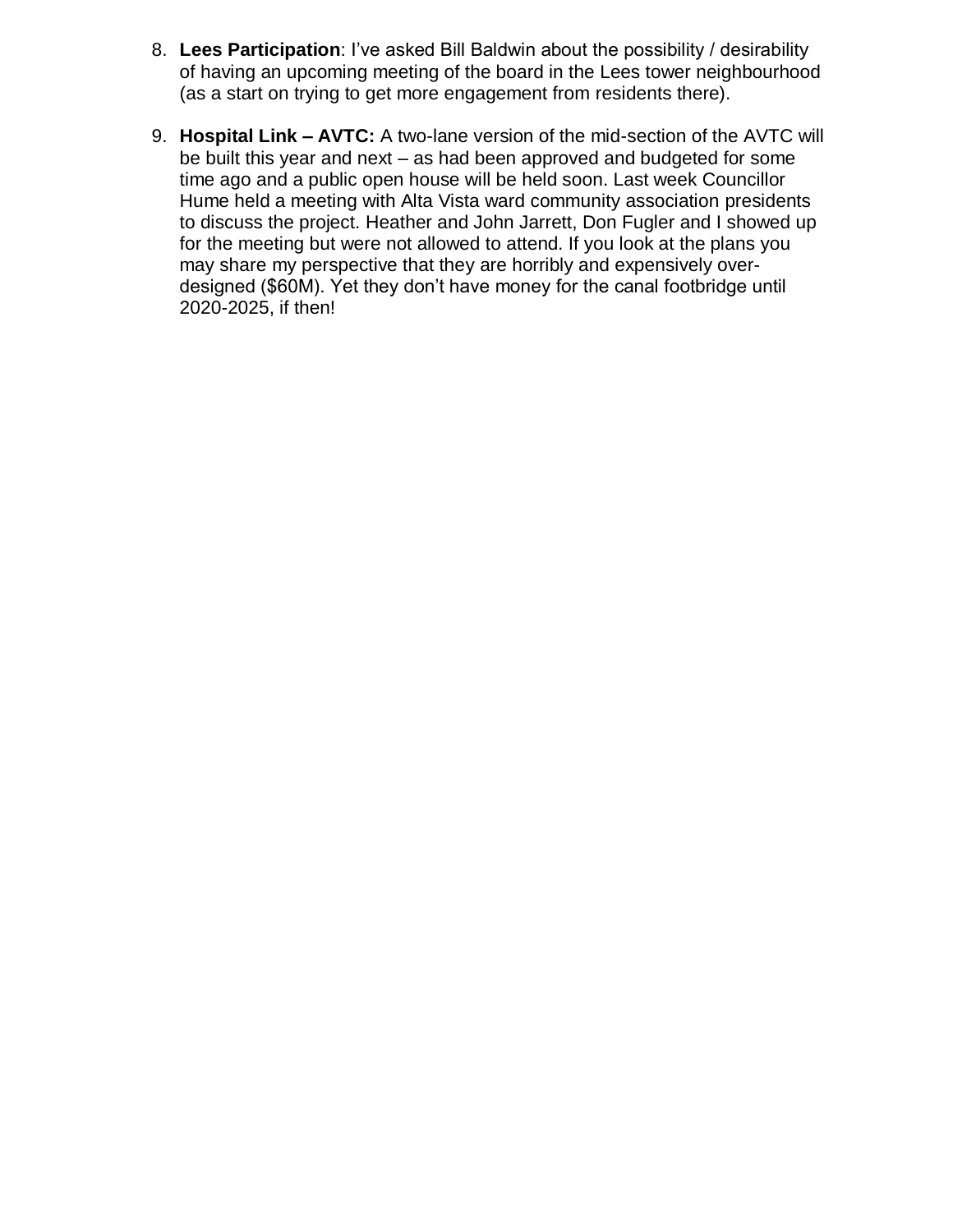

(By Email) January 22, 2014 Josée Vallée Senior Engineer Main Street Renewal City of Ottawa 100 Constellation Drive OTTAWA ON K2G 6J8

## **Main Street Renewal: Outstanding Issues**

In view of the postponement of the next Main Street Renewal working group meeting until March 19, 2014, the Old Ottawa East Community Association would like to draw to your attention five issues that we would like discussed and, for several of them, addressed before the city tables its updated plans at the March meeting.

These issues are: creation of dedicated cycling lanes on Main Street north of Hawthorne Avenue; the determination of a better east-west cycling connection from the pedestrian bridge over the Rideau River to Pretoria Bridge; further pursuit of funding undergrounding through development related charges or other city-driven means, being clear what the city is going to do to protect a 23 meter right-of way along Main Street, especially when there is redevelopment of adjacent properties; and finding a satisfactory solution to the access needs of Liz Fulton of 56 Bower Street. Our position on these five issues is described below.

1. *Main as a "Complete Street" for its entire length:* The community association and many others throughout Ottawa were delighted with city council's strong support last year for making Main Street a "complete street." The current plans call for dedicated cycling lanes or a cycling track from the eastern end of the MacIlraith Bridge all of the way to the Lees-Hawthorne intersection. However, north of Hawthorne the current plans provide for just "sharrows," which while somewhat better than no provision for cyclists, are vastly inferior to what will be in place for the other 90 percent of the route.

Main should be a complete "complete street," not just one that goes most of the way. From the community association's standpoint the only temporary exception to this would be the one-block portion between Hawthorne and Lees, a section that functions as a connection between the two streets as well as being a primary north-south route.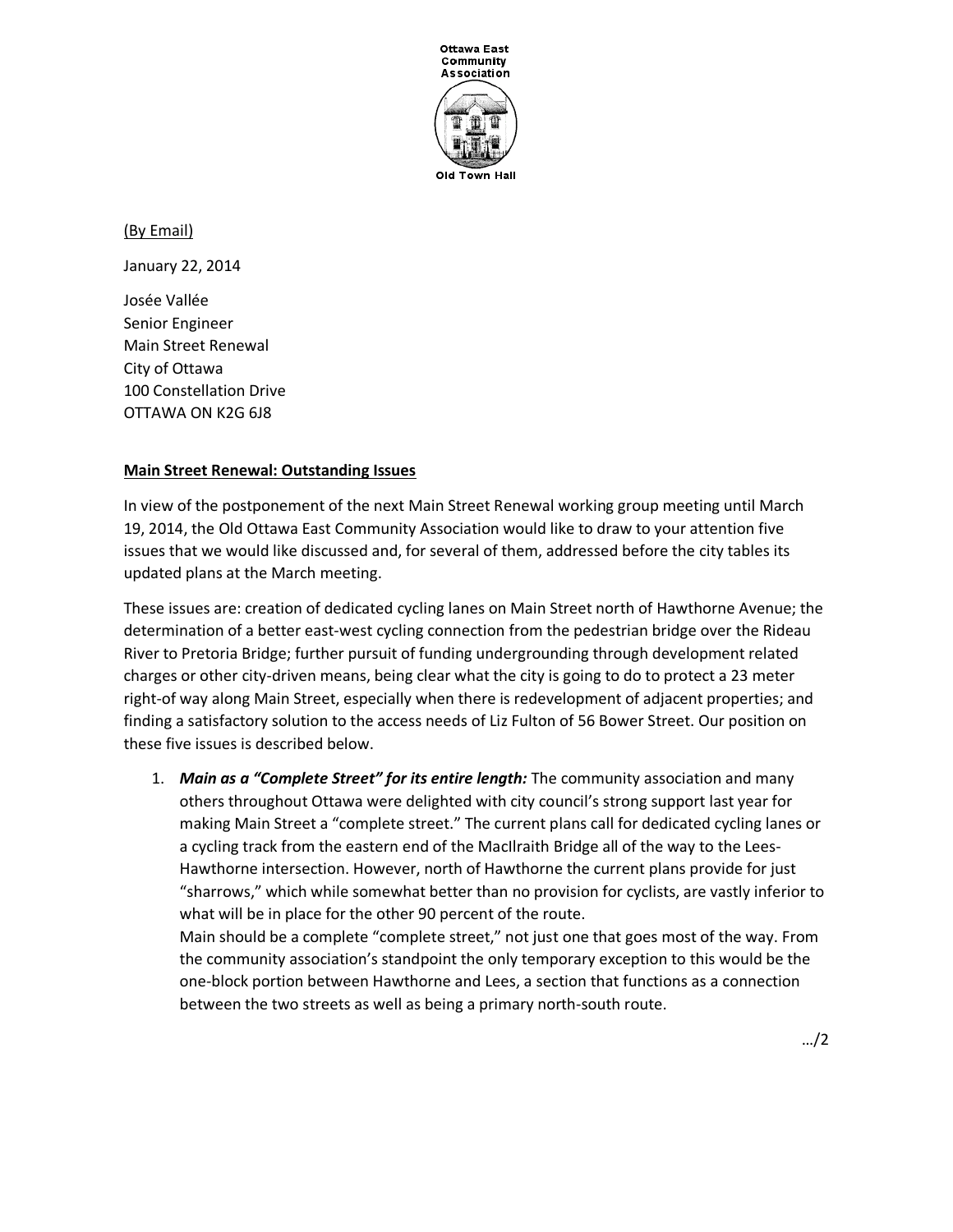But even this exception should eventually have bike lanes as Main Street properties are sold and new "traditional main street" development occurs within the context of the recently approved Official Plan which calls for the protection of a 23 metre right of way for the full length of Main Street.

We have been told that there is not enough room for cycling lanes on the northern section of Main Street but our analysis of the available right-of way shows that there is enough space for the required three lanes of traffic, 2+ meter sidewalks and a 1.5 meter cycletrack. Please see attached analysis.

We have been told that the City has discussed Main Street renewal plans (the ones showing just "sharrows" for cyclists) with representatives of the condominiums at 10, 29, and 43 Main Street, however, the city right of way beside these properties should be used to make a complete street just as it is being used on other parts of Main Street. The principle of equity must hold: it is not reasonable for residents elsewhere on Main Street to lose "their" use of portions of the city's right of way while those in the northern end of Main are being protected from any such loss. Furthermore, it is in the interest of both residents of the north end of Main and elsewhere that Main really be a complete "complete street." If part of the reason for not providing for dedicated cycling lanes north of Hawthorne is because of the impediments of hydro poles then, as occurred on portions of Rideau Street, the hydro wires should be "undergrounded."

We understand that there must be turning lanes from southbound and northbound Main onto Greenfield Avenue but, again, as per our analysis, there is enough room to have these lanes, cycling lanes and a wide sidewalk. It's worth noting that currently Main Street is just two lanes wide as it meets Colonel By and Echo, allowing plenty of room for cycling lanes.

2. *East-West Cycling (Lees and adjacent streets):* The plans for rebuilding Lees Avenue feature a dedicated eastbound cycling lane on the south side of Lees with sharrows on the north side for westbound cyclists on Lees. This proposal allows on-street parking on one side of Lees, something that is strongly supported. However, the sharrows as the westbound cycling solution are an inadequate cycling connection for cyclists travelling between the critical old railway footbridge over the Rideau River and Pretoria Bridge, and those travelling along Lees between Sandy Hill, Old Ottawa East and beyond.

We are of the view that a better eastbound – westbound cycling solution should be found. We urge that this be examined now, before the rebuilding plans for Lees are finalized. For example, creation of a dedicated cycling lane on Hawthorne east of Main, Springhurst or even Evelyn could be a much safer solution than the current sharrrow proposal. By looking at this as an essential part of the city's cycling network we can avoid the quick fix – and inadequate - solution that is currently on the table. By now looking at other options it may become apparent that the dedicated cycling lane on Lees should in fact be westbound (i.e., on the north side).

In our recent discussion with the city's planner for the Lees Transit Oriented Development it became evident that the rebuilt Lees-over-the-Queensway bridge would have cycling lanes and there is the possibility of creating a cycling lane – while maintaining parking – on the north side of Lees opposite the city's 160 Lees property and to the west so that key parts of a dedicated westbound cycling route could be created. These possibilities should be factored into consideration of a better east-west cycling facility through Old Ottawa East.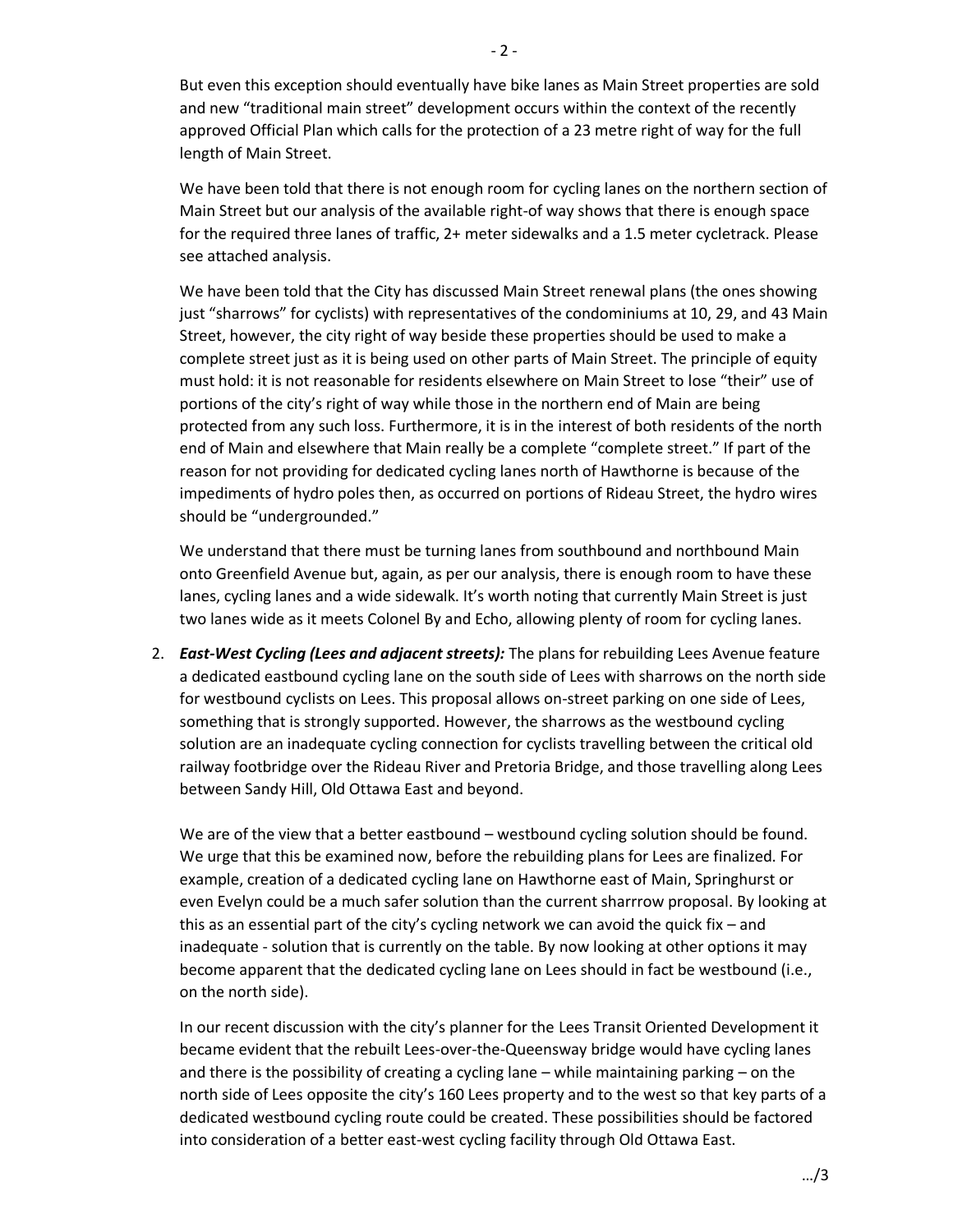- 3. *Undergrounding:* We realize that from the project team's perspective no undergrounding is currently contemplated because there is no budget for this. However, community representatives met again with Councillor Chernushenko who committed to exploring means of identifying necessary funding through the development process. That said, if hydro poles are currently preventing the creation of dedicated cycling facilities – as may be the case in the section of Main north of Hawthorne – we suggest that cyclist safety is being put at risk because of the city's unwillingness to fund undergrounding of the hydro wires.
- 4. *Right of Way:* The recently approved Official Plan calls for the protection of a 23 meter right of way for the entire length of Main Street. We have seen little evidence that when properties are being redeveloped along Main Street that the city is actually trying to secure additional property to provide the 23 meters and we suggest that that the Official Plan is therefore not being respected.
- 5. *Main Street Access for Liz Fulton:* The resident most affected by Main Street renewal is Liz Fulton of 56 Bower Street. She is confined to a wheelchair and her access to the rest of the world is via a ramp onto Main. A number of proposals have been made by her and the community to ensure that Ms Fulton may readily remain in her lifetime home but neither she nor the community association has heard any response from the city for at least two months. This uncertainty and the lack of a satisfactory solution needs to be addressed now.

Despite these outstanding issues, the community association remains strongly in support of the "complete street" redesign of Main Street and congratulates the City for approving and, soon, implementing the redesign which will be a model for the city and beyond. But let's resolve the key details outlined.

halan

John Dance President, OOECA Old Town Hall 61 Main Street OTTAWA ON k1S 1B3 [john.dance.ottawa@gmail.com](mailto:john.dance.ottawa@gmail.com) / 613 236 0650

c.c.: Councillor Chernushenko Ron Clarke, Delcan Robin Bennett OOECA Board

Attach.